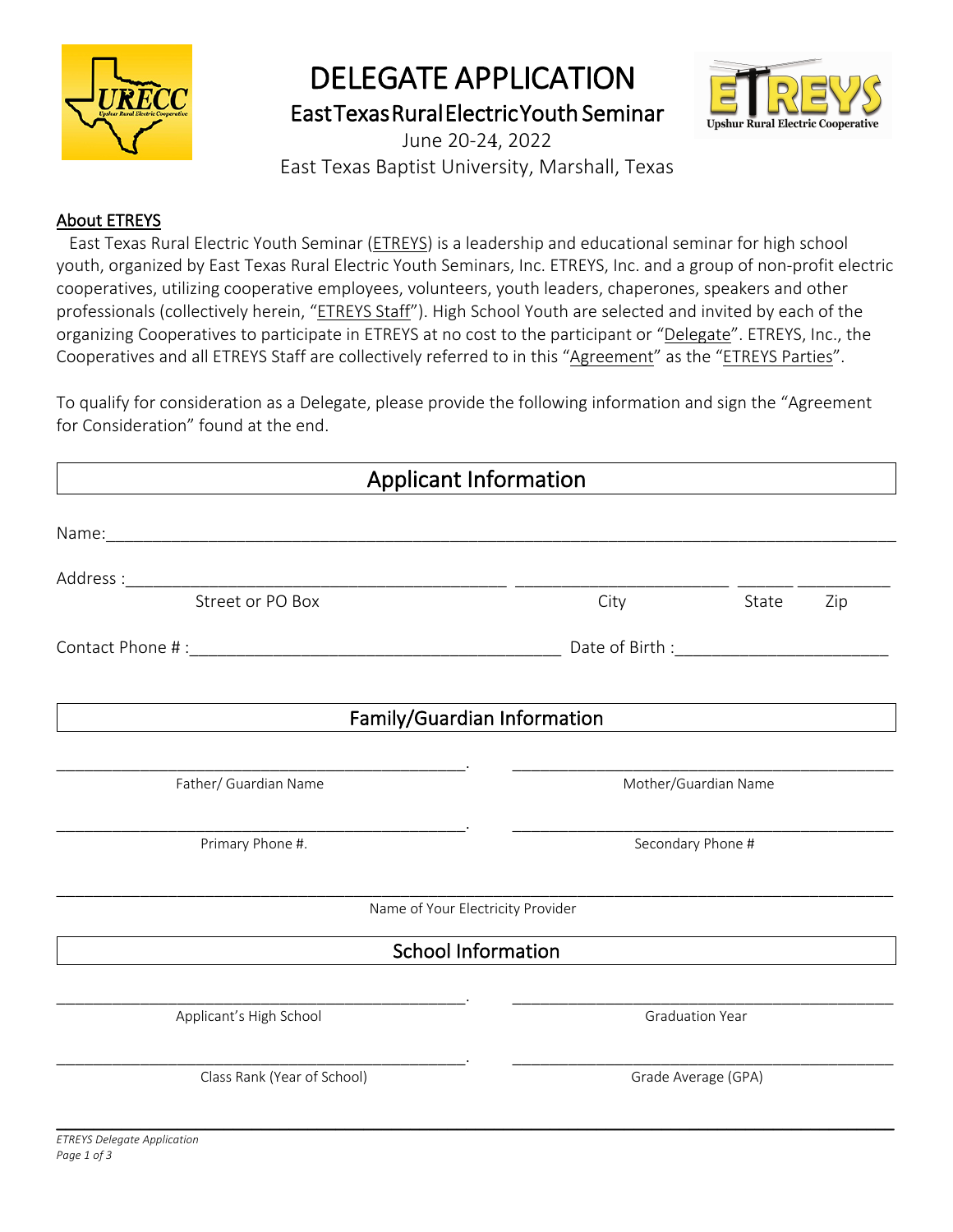## School Extracurricular Activities

\_\_\_\_\_\_\_\_\_\_\_\_\_\_\_\_\_\_\_\_\_\_\_\_\_\_\_\_\_\_\_\_\_\_\_\_\_\_\_\_\_\_\_\_\_\_\_\_\_\_\_\_\_\_\_\_\_\_\_\_\_\_\_\_\_\_\_\_\_\_\_\_\_\_\_\_\_\_\_\_\_\_\_\_\_\_\_\_\_\_\_\_\_\_\_\_\_\_\_\_\_\_\_\_\_\_\_\_

\_\_\_\_\_\_\_\_\_\_\_\_\_\_\_\_\_\_\_\_\_\_\_\_\_\_\_\_\_\_\_\_\_\_\_\_\_\_\_\_\_\_\_\_\_\_\_\_\_\_\_\_\_\_\_\_\_\_\_\_\_\_\_\_\_\_\_\_\_\_\_\_\_\_\_\_\_\_\_\_\_\_\_\_\_\_\_\_\_\_\_\_\_\_\_\_\_\_\_\_\_\_\_\_\_\_\_\_

\_\_\_\_\_\_\_\_\_\_\_\_\_\_\_\_\_\_\_\_\_\_\_\_\_\_\_\_\_\_\_\_\_\_\_\_\_\_\_\_\_\_\_\_\_\_\_\_\_\_\_\_\_\_\_\_\_\_\_\_\_\_\_\_\_\_\_\_\_\_\_\_\_\_\_\_\_\_\_\_\_\_\_\_\_\_\_\_\_\_\_\_\_\_\_\_\_\_\_\_\_\_\_\_\_\_\_

\_\_\_\_\_\_\_\_\_\_\_\_\_\_\_\_\_\_\_\_\_\_\_\_\_\_\_\_\_\_\_\_\_\_\_\_\_\_\_\_\_\_\_\_\_\_\_\_\_\_\_\_\_\_\_\_\_\_\_\_\_\_\_\_\_\_\_\_\_\_\_\_\_\_\_\_\_\_\_\_\_\_\_\_\_\_\_\_\_\_\_\_\_\_\_\_\_\_\_\_\_\_\_\_\_\_\_\_

\_\_\_\_\_\_\_\_\_\_\_\_\_\_\_\_\_\_\_\_\_\_\_\_\_\_\_\_\_\_\_\_\_\_\_\_\_\_\_\_\_\_\_\_\_\_\_\_\_\_\_\_\_\_\_\_\_\_\_\_\_\_\_\_\_\_\_\_\_\_\_\_\_\_\_\_\_\_\_\_\_\_\_\_\_\_\_\_\_\_\_\_\_\_\_\_\_\_\_\_\_\_\_\_\_\_\_\_

\_\_\_\_\_\_\_\_\_\_\_\_\_\_\_\_\_\_\_\_\_\_\_\_\_\_\_\_\_\_\_\_\_\_\_\_\_\_\_\_\_\_\_\_\_\_\_\_\_\_\_\_\_\_\_\_\_\_\_\_\_\_\_\_\_\_\_\_\_\_\_\_\_\_\_\_\_\_\_\_\_\_\_\_\_\_\_\_\_\_\_\_\_\_\_\_\_\_\_\_\_\_\_\_\_\_\_\_

\_\_\_\_\_\_\_\_\_\_\_\_\_\_\_\_\_\_\_\_\_\_\_\_\_\_\_\_\_\_\_\_\_\_\_\_\_\_\_\_\_\_\_\_\_\_\_\_\_\_\_\_\_\_\_\_\_\_\_\_\_\_\_\_\_\_\_\_\_\_\_\_\_\_\_\_\_\_\_\_\_\_\_\_\_\_\_\_\_\_\_\_\_\_\_\_\_\_\_\_\_\_\_\_\_\_\_\_

\_\_\_\_\_\_\_\_\_\_\_\_\_\_\_\_\_\_\_\_\_\_\_\_\_\_\_\_\_\_\_\_\_\_\_\_\_\_\_\_\_\_\_\_\_\_\_\_\_\_\_\_\_\_\_\_\_\_\_\_\_\_\_\_\_\_\_\_\_\_\_\_\_\_\_\_\_\_\_\_\_\_\_\_\_\_\_\_\_\_\_\_\_\_\_\_\_\_\_\_\_\_\_\_\_\_\_\_

List high school activities, including (but not required) leadership positions, organizations, class offices, academic awards, etc.:

List civic and other activities:

List goals and aspirations after high school graduation:

Why have you applied to attend ETREYS?

## Letter of Recommendation

\_\_\_\_\_\_\_\_\_\_\_\_\_\_\_\_\_\_\_\_\_\_\_\_\_\_\_\_\_\_\_\_\_\_\_\_\_\_\_\_\_\_\_\_\_\_\_\_\_\_\_\_\_\_\_\_\_\_\_\_\_\_\_\_\_\_\_\_\_\_\_\_\_\_\_\_\_\_\_\_\_\_\_\_\_\_\_\_\_\_\_\_\_\_\_\_\_\_\_\_\_\_\_\_\_\_\_\_

\_\_\_\_\_\_\_\_\_\_\_\_\_\_\_\_\_\_\_\_\_\_\_\_\_\_\_\_\_\_\_\_\_\_\_\_\_\_\_\_\_\_\_\_\_\_\_\_\_\_\_\_\_\_\_\_\_\_\_\_\_\_\_\_\_\_\_\_\_\_\_\_\_\_\_\_\_\_\_\_\_\_\_\_\_\_\_\_\_\_\_\_\_\_\_\_\_\_\_\_\_\_\_\_\_\_\_\_

Provide TWO (2) letters of recommendation, one of which must be from a high school teacher, principal, or counselor.

#### Student Photo

Please email or attach a recent high resolution "3x4" head shot for use in the student directory and for ETREYS promotions. This should be similar to what is used in the school yearbook. NO PHOTOCOPIES, PLEASE ! The photo must be of high quality that can be reproduced in a magazine. To email the photo, send to: etreys@urecc.coop. Please put your name and "ETREYS APPLICATION" in the subject line.

| <b>Adult T-Shirt Size</b> |         |          |           |     |     |     |
|---------------------------|---------|----------|-----------|-----|-----|-----|
| Small                     | Medium. | __Large. | __X-Large | 2XL | 3XL | 4XL |